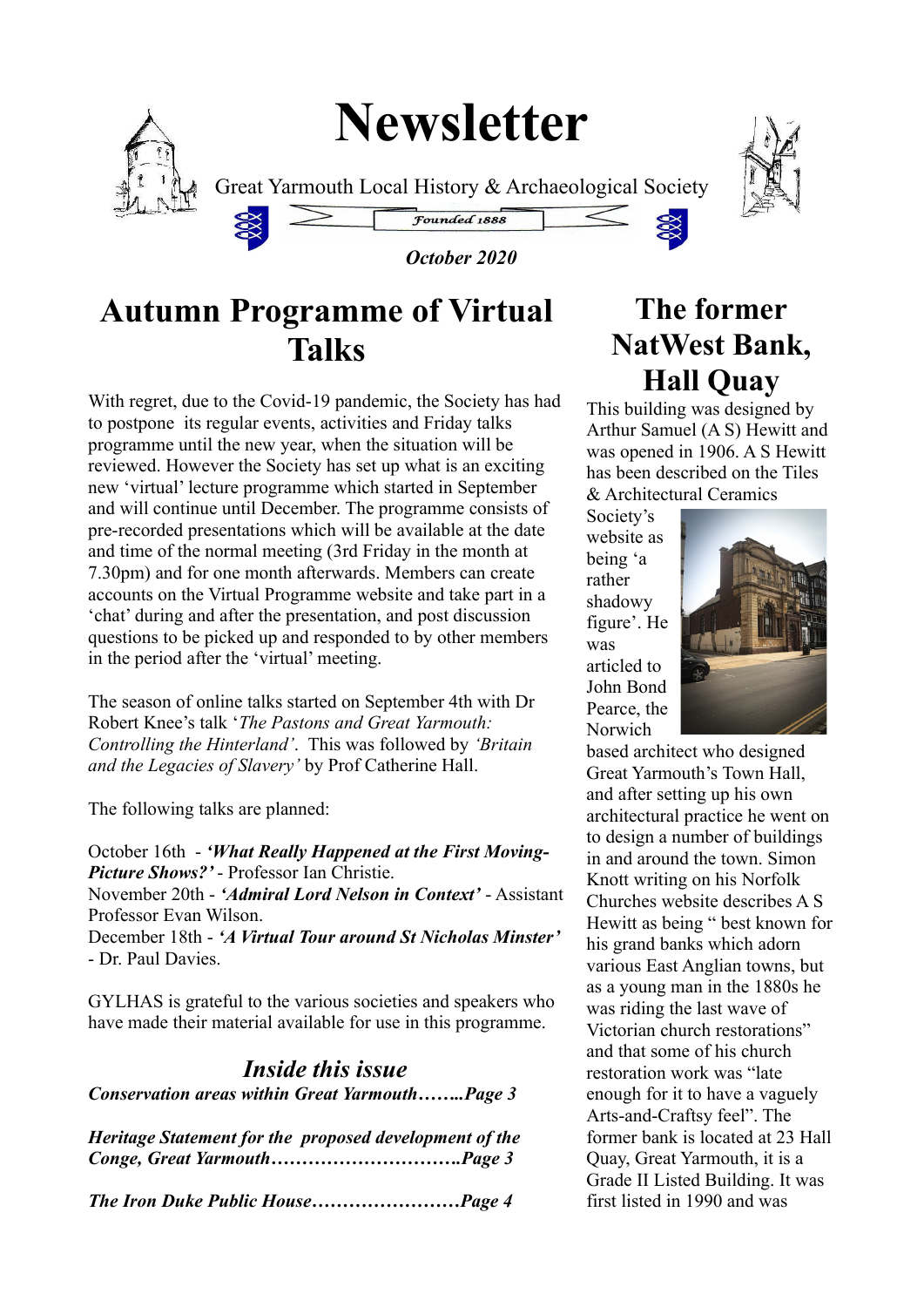added to the Buildings at Risk register in 2019.

 The bank is constructed of brick with the front having a stone



façade. When it was constructed, there was an apartment on the first floor for a caretaker to live in. Described in Pevsner's 'Buildings of England' as being 'remarkable', the frontage is stated as being 'an orgy of Edwardian Baroque' consisting of 'two irregular bays, heavy rustication, a Venetian window, a swan-necked pediment on the left and on the right are garlanded cartouches. On the first floor there is a balustrade and a paired Ionic columns and a segmental pediment'. 'The Builder' journal of 23rd June, 1906, described the building as having a "commanding position on the Hall Quay" and that externally it was "faced with Ketton Stone; the plinth, entrance, and columns to windows are of Red Aberdeen granite".

Built for what was then the National Provincial Bank of England which opened its first Yarmouth branch in 1835 and was located on the South Quay. In 1864, the bank moved to the Hall Quay into an exciting property which was on the site of the present building. This building also included living accommodation for the branch manager. This building was to

become inadequate so designs were commissioned for a new building and the old building was demolished in 1904. Whilst the present structure was being constructed the bank's operations were carried out in a temporary office situated in George Street.

When the new bank was opened in 1906, the 'Eastern Daily Press' wrote that it was a "building with an exceedingly attractive facade, which processes distinct character, and stands prominently in a line of somewhat plain properties" and that the "addition of such buildings to the architecture of the town is a public acquisition, adding to its appearance in every way, and a welcome contrast to acres of ordinary brick and morterdom, lacking utterly in even primary ideas of the beautiful".

Internally it had a very tall banking hall which had a modest coffered ceiling that was supported by Ionic columns. The

banking hall measured 40 feet long by 26 feet wide and was 21 feet high and was panelled in polished mahogany. The counter ran west to east and was fitted with a steel bronze grille. Cash drawers and book compartments were placed below and at the back of the counter were lockers and receptacles for books and cash made in mahogany. At the rear of the cashiers were the clerks' desks, which were separated by ornate gates fashioned in mahogany. The floor in the public portion of the hall had a marble mosaic. And a large electric light was suspended in the centre of the ceiling. Near each deck there were polished steel standards with electric light pendants. The manager's room was entered from the hall at far end and was parallel to the two strong rooms – one of which was for cash and securities and the second was for keeping the books. At the



*Plan published in 'The Builder', 23rd June, 1906*

rear of the building was the lavatory and cloakroom accommodation for the staff and in the yard at the back there was a large cycle-house for the clerks bicycles. All the side and rear windows were protected by external framing made of iron rods.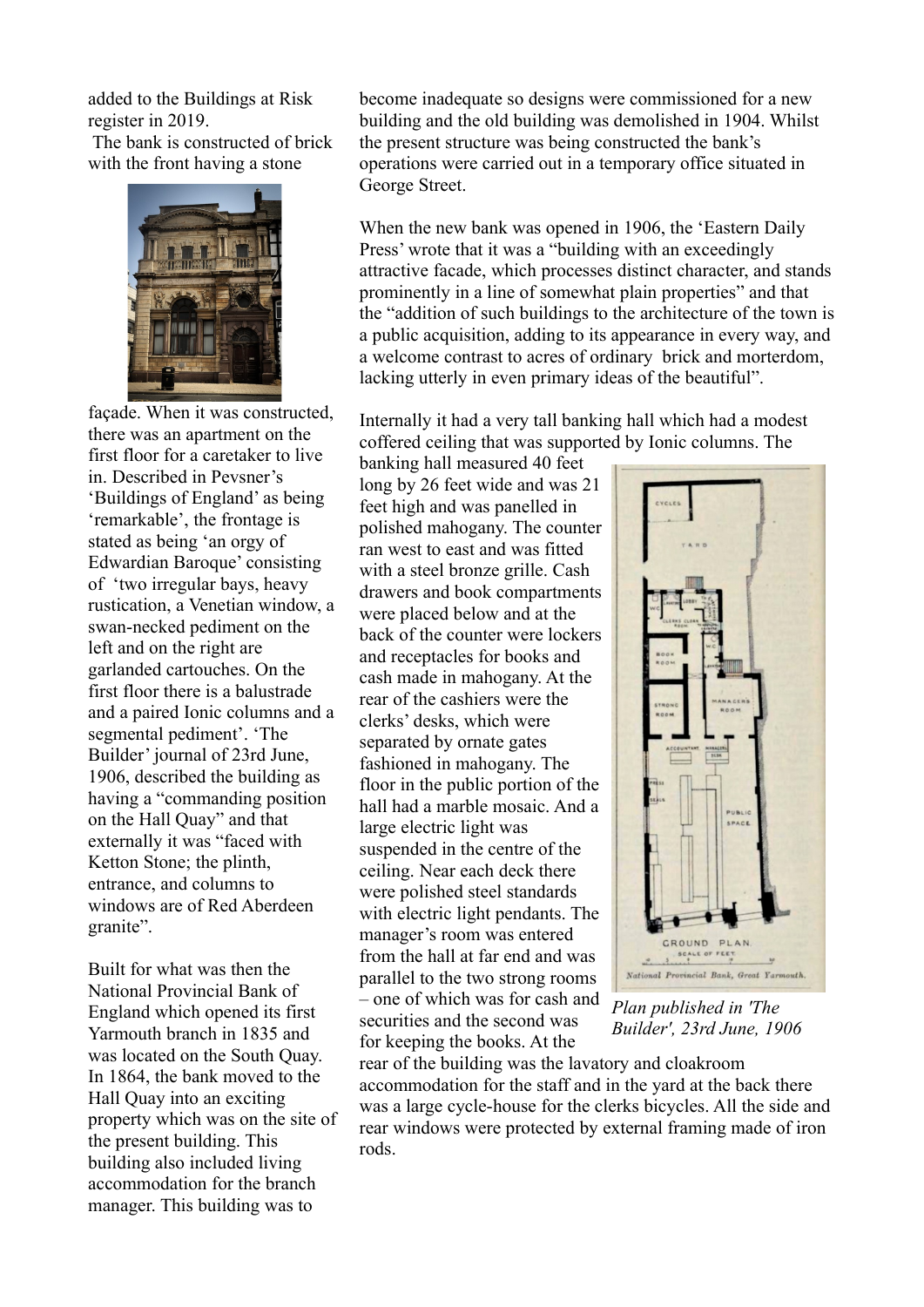### **Conservation areas within Great Yarmouth**

 The 1990 Planning (Listed Buildings and Conservation Areas) Act defines a Conservation Area as being 'an area of special architectural and historic interest, the character or appearance of which it is desirable to preserve or enhance'. This Act gives local authorities the duty to consider which areas within their boundaries that fit into this definition and to designate them as conservation areas. There is no set criteria that can be used to define an area as such and these areas can be made up of buildings, street patterns and open spaces that are thought to have some historic or archaeological interest. What is thought to be of importance is the 'character' of these areas rather than individual buildings and that there is a need to 'enhance' this character.

Within the area covered by Great Yarmouth Borough Council there are 19 conservation areas of which eight are within the town of Great Yarmouth. These are as follows:-

1) Camperdown, designated in 1979 and extended in 2003, 2) Great Yarmouth Market Place, Rows and North Quay, designated in 1975 and extended in 2003, 3) Hall Quay and South Quay, designated in 1975 and extended in 2003, 4) King Street, designated in 1975 and extended in 1998 and extended again in 2003, 5) St Nicholas and Northgate Street, designated in1975 and extended in 2003, 6)

Prince's Road, designated in 1979, 7) St. Georges, designated in 2003 and 8) the Great Yarmouth Seafront, designated in 2003.

Other Conservation areas within the Borough are in Gorleston, Martham, Hemsby, Ormesby St Margaret, Rollesby, East and West Somerton, Halvergate Marshes and Newport. Maps showing all of these Conservation Areas within the Borough can be found on the Great Yarmouth Borough Council's website (*www.great-yarmouth.gov.uk/conservation-areas*). Also of interest is the website of the Great Yarmouth Preservation Trust (*www.greatyarmouthpreservationtrust.org*).

### **Heritage Statement for the proposed development of the Conge, Great Yarmouth**

What is a Heritage Statement? The National Planning Policy Framework (NPPF) says that a heritage statement is part of the planning process and that, "In determining applications, local planning authorities should require an applicant to describe the significance of any heritage assets affected, including any contribution made by their setting. The level of detail should be proportionate to the assets' importance and no more than is sufficient to understand the potential impact of the proposal on their significance". As such, a Heritage Statement should include information about the history and development of the area where the proposed development is within and should include evidence in the form of photographs, maps and archival material.

Included with in the statement should be a photographic record showing the area that will be effected by the development which would be supported by survey drawings. There should also be an assessment of the archaeological, architectural, historical and any other significant features of the area. There would also be an assessment of the impact of the proposed development on the area. There should also be a statement justifying the proposed development. In most cases the developer would provide the statement after discussing what would be needed with the local authority and in partnership with a qualified and experienced historic environment professional.

The heritage statement for the development on the Conge was produced produced by Kings & Dunne Architects and was commissioned by the Great Yarmouth Borough Council. The full statement can be found online by going to the Council's website and can be seen by following *www.greatyarmouth.gov.uk/media/5440/Heritage-Statement/pdf/Heritage Statement.pdf.* The development is proposed on both sides of